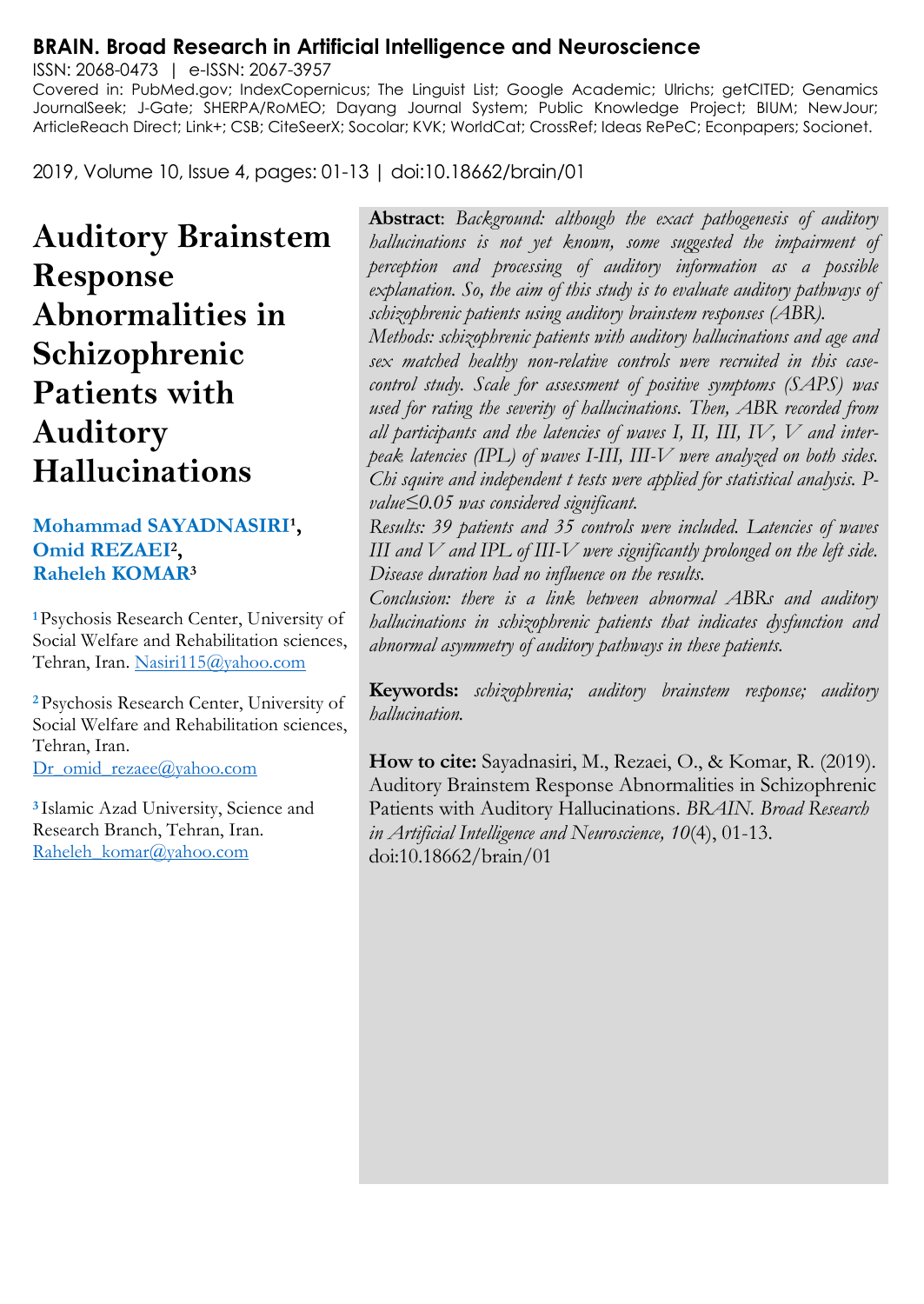# **1. Introduction**

Schizophrenia is a chronic mental illness that affects about 1% of the population (Patel et al., 2014). Signs and symptoms of this disease are classified into three major categories of positive, negative, and cognitive signs. Abnormal sensory experiences such as hallucinations are among the most common positive signs of the disease with 70% of schizophrenic patients experiencing auditory hallucinations (Waters et al., 2012). The exact mechanism of auditory hallucination in schizophrenic patients is still not well understood. However, recent studies have revealed certain aspects of it (Kumar et al., 2009; Tracy and Shergill, 2013), some of the most important of which focused on changes in brain lateralization of these patients. Reduction of right ear processing ability in the dichotic listening test (Hugdahl et al., 2008), decreased right-handedness (Hirnstein and Hugdahl, 2014), and changes in language lateralization (Ocklenburg et al., 2013) are among the findings of studies conducted on schizophrenic patients. Meanwhile, the decreased volume of Heschl's gyri, especially in the left hemisphere and smaller size of right inferior colliculus are recent findings in the brain of schizophrenic patients that can be associated with auditory hallucinations (Kasai et al., 2003; Kang et al., 2008). Interestingly, this decrease in the nervous system volume occurs mainly in areas related to the central auditory system. Therefore, it seems that the prevalence of auditory hallucinations in schizophrenia is associated with structural changes in the brain.

Some researchers investigating the mechanisms of auditory hallucinations have studied central auditory pathways through electrophysiological recording methods, and since the brainstem is the main transmission route of auditory information, recording of auditory evoked potentials (AEP) in the brainstem is considered an optimal electrophysiological method for studying this sign (Wahlstrom et al., 2015).

Auditory brainstem response (ABR) is an exogenous response that is recorded in the first 10 milliseconds (ms) of an auditory stimulation in the auditory pathways and is a sign of simultaneous neuronal activity from the auditory nerve through the brainstem (Wahlstrom et al., 2015). Few studies evaluating ABR in schizophrenic patients with or without auditory hallucinations yielded inconsistent results; the abnormal findings of these studies included the absence of one or more waves, an increase in the waves' latency, and a decrease in waves' amplitude (Harrel et al., 1986; Hayashida et al., 1986; Igata et al., 1994; Lindstrom et al., 1987; Siegel et al., 1984).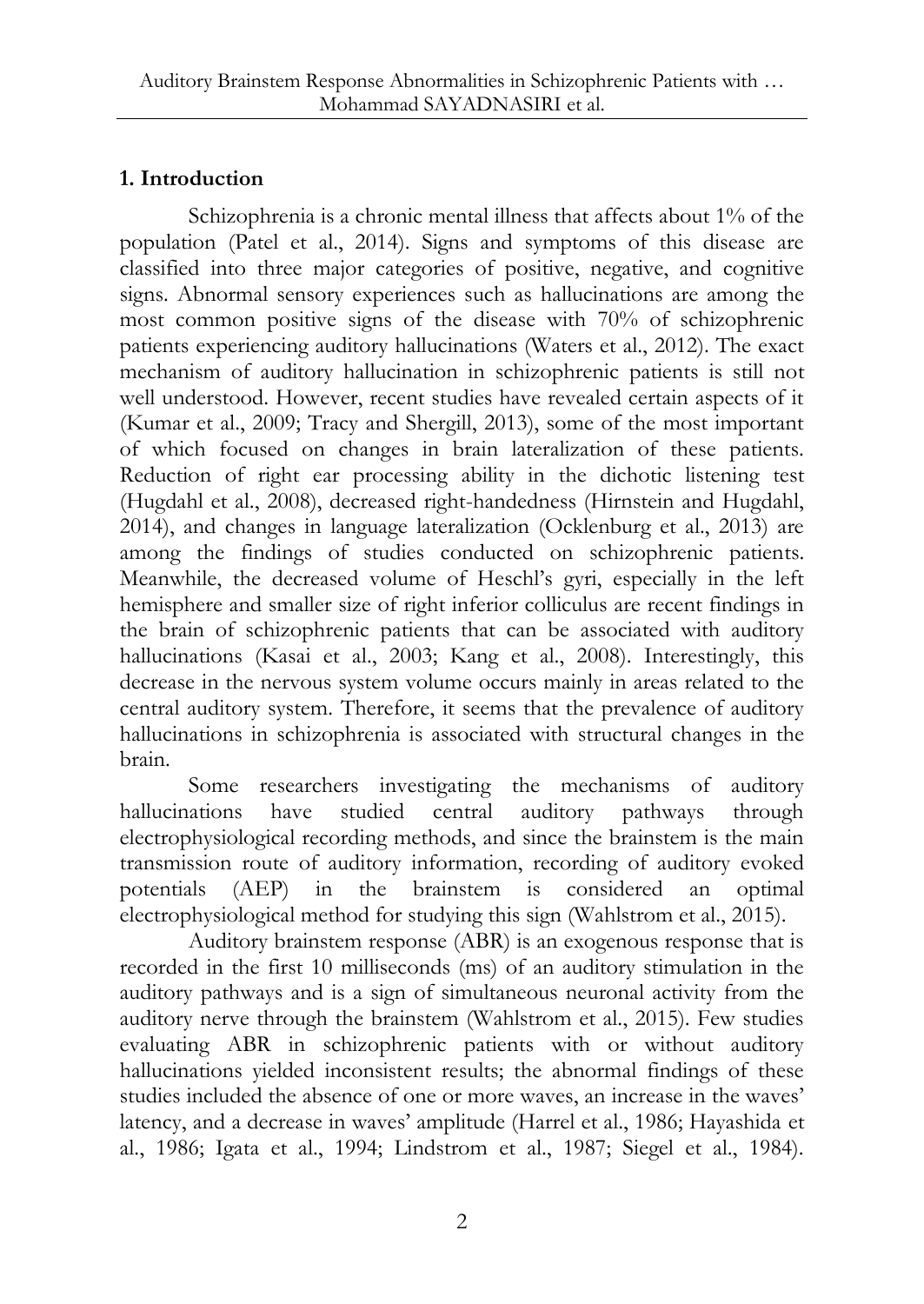Although there is no agreement on abnormal ABR findings in schizophrenic patients, these changes indicate a brainstem dysfunction and possibly a defect in the processing of auditory perceptions in its early stages. This means that auditory signals undergo abnormal changes before they reach the auditory cortex.

Therefore, we designed a case-control study to investigate changes in the brain AEPs in schizophrenic patients with auditory hallucinations to help better understand the abnormalities of the central auditory pathways of these patients.

#### **2. Materials and methods**

#### **2.1. Participants**

This is a cross-sectional descriptive-analytic study that was conducted from August to December 2017 at Razi Psychiatric Center (Tehran, Iran). Patients aged 18 to 60 years admitted to this center with a diagnosis of schizophrenia were considered to be included in the study. Inclusion criteria were schizophrenia confirmed by a psychiatrist (OR) according to DSM-5 criteria and presence of active auditory hallucinations. Patients with hearing impairment, known central nervous system (CNS) diseases (history of stroke, head trauma in the last 3 months, history of epilepsy or seizure in the last 6 months, multiple sclerosis or other CNS inflammatory diseases and history of brain tumors) and systemic diseases (such as diabetes) that affect the auditory pathways were excluded. Healthy ones, non-relatives of patients with no history of psychotic disorders in their first degree relatives, were selected as controls.

## **2.2. Ethical considerations**

The study was approved by the Ethical Review Board, University of Social Welfare and Rehabilitation Sciences (1395.158). Informed consent was obtained from all participants or their first degree relatives; they were able to withdraw the study at any time.

#### **2.3. Data collection**

Demographic data including age, gender, duration of illness, and drug use were recorded. The Scale for the Assessment of Positive Symptoms (SAPS) was used to record and determine the intensity of hallucinations. This scoring system provided by Andreasen in 1984 evaluates four domains of schizophrenia, including hallucination, delusion, bizarre behavior, and positive formal thought disorder. The hallucination domain consists of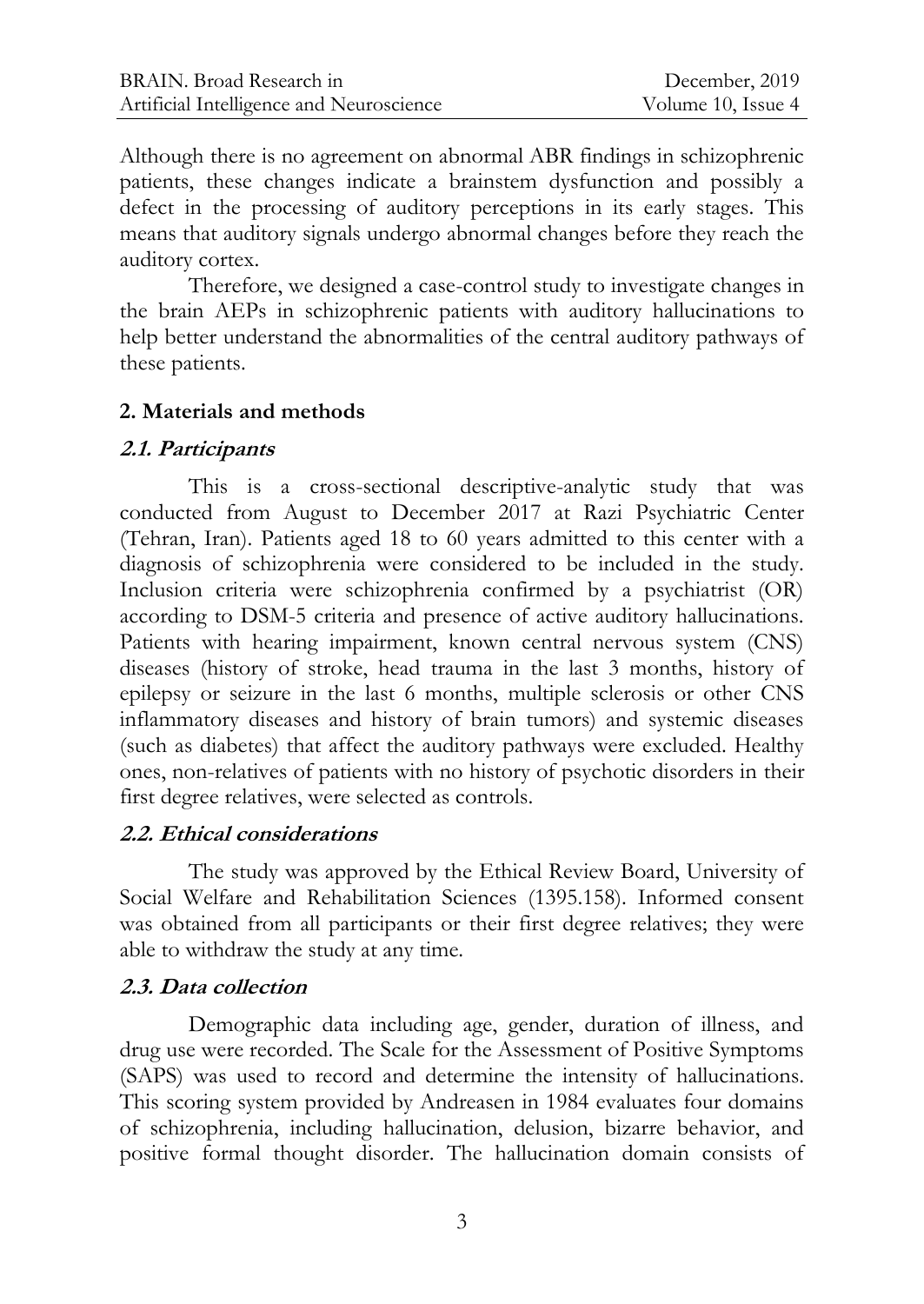seven items, including auditory hallucinations, voices commenting, voices conversing, somatic or tactile hallucinations, olfactory hallucinations, visual hallucinations, and global rating of hallucinations, ranging from zero to five in severity. This test has good validity and inter-rater reliability for the screening of positive signs (Andreasen, 1984). Then, ABR of all participants was recorded with an EMG/NC/EP device (Negarandishegan Co., model 5000Q). This test, which lasts about 20 minutes, is non-invasive and does not require active collaboration of the patient. The patient sits in a relaxed position on a chair in a dimly lit room. Two active electrodes are placed on both mastoids, a reference electrode on the vertex, and an earth electrode on the forehead using a special gel, and then a headphone is placed on the participant's ears. Before starting the test, the impedance of the electrodes is measured to ensure their proper connection. First, the test method is fully explained to the participant and a short-sequence click is sent to the patient's ears to become familiar with the test. The device then sends 1000 audio clicks (not more than 80 dB) separately to each ear. The duration and frequency of each click are 1 ms and 5 Hz, respectively. The device records the signals of neuronal activity in the auditory nerve and brainstem 10 ms after each click. These potentials include five waveforms named I to V, and the five-wave latency and the inter-peak latency (IPL) of the I-III, III-V waves are determined individually for each ear and recorded in ms. The results of ABR are analyzed by a neurologist (MS) who is blind to the participants.

## **2.4. Statistical analysis**

Data were analyzed in SPSS 20 through chi-square and independent *t*-test for single-variable data. *P*-values of 0.05 or less were considered significant.

## **3. Results**

A total of 39 schizophrenic patients (20 male) and 35 healthy controls (20 male) were recruited for the study. The median age was 37.5 years for the patients and 34.5 years for the controls. Twenty-three patients (59%) had disease duration more than 2 years.

In the hallucinations domain of SAPS, the mean severity of auditory hallucinations, voices commenting, voices conversing, and global rating of hallucinations were  $3.8\pm0.02$ ,  $3.7\pm0.04$ ,  $2.2\pm0.02$ , and  $3.9\pm0.03$ , respectively.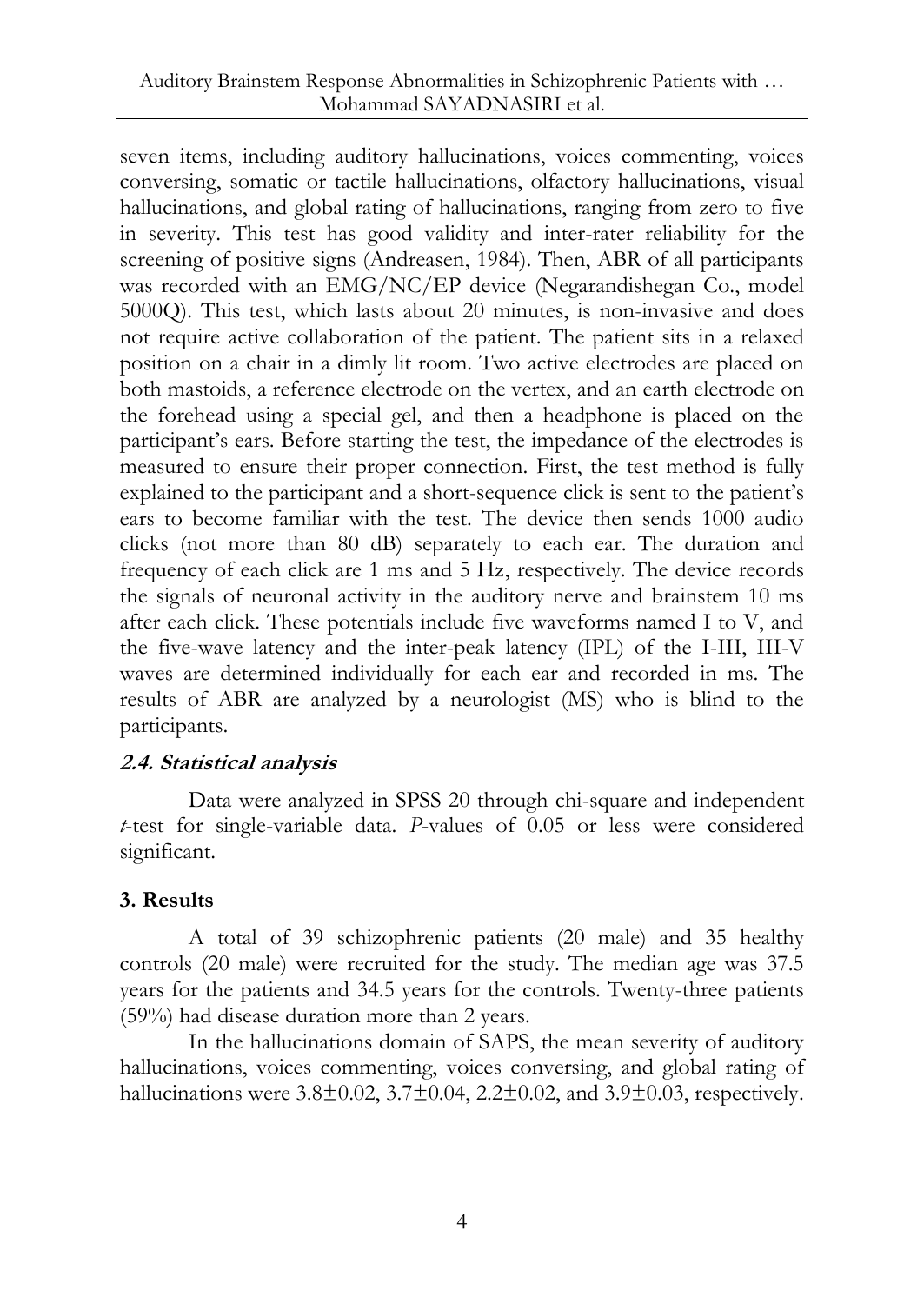



Comparison of latencies of ABR waves recorded from the right ear showed no significant changes between patients and controls (Table 1).

**Table 1.** Comparison of right sided ABR waveform latencies between patient and control groups.

|          | Latency $(\pm SD)$ |                 |         |
|----------|--------------------|-----------------|---------|
| Waves    | Patients           | Controls        | P value |
|          | $(n=39)$           | $(n=35)$        |         |
|          | $1.78 \pm 0.02$    | $1.77 \pm 0.02$ | 0.27    |
| $\rm II$ | $2.87 \pm 0.04$    | $2.87 \pm 0.04$ | 0.53    |
| III      | $3.95 \pm 0.02$    | $2.96 \pm 0.02$ | 0.06    |
| IV       | $5.25 \pm 0.02$    | $5.25 \pm 0.03$ | 0.74    |
| V        | $5.80 \pm 0.01$    | $5.80 \pm 0.03$ | 0.35    |
| $I-III$  | $2.24 \pm 0.02$    | $2.21 \pm 0.19$ | 0.34    |
| III-V    | $1.85 \pm 0.01$    | $1.83 \pm 0.04$ | 0.13    |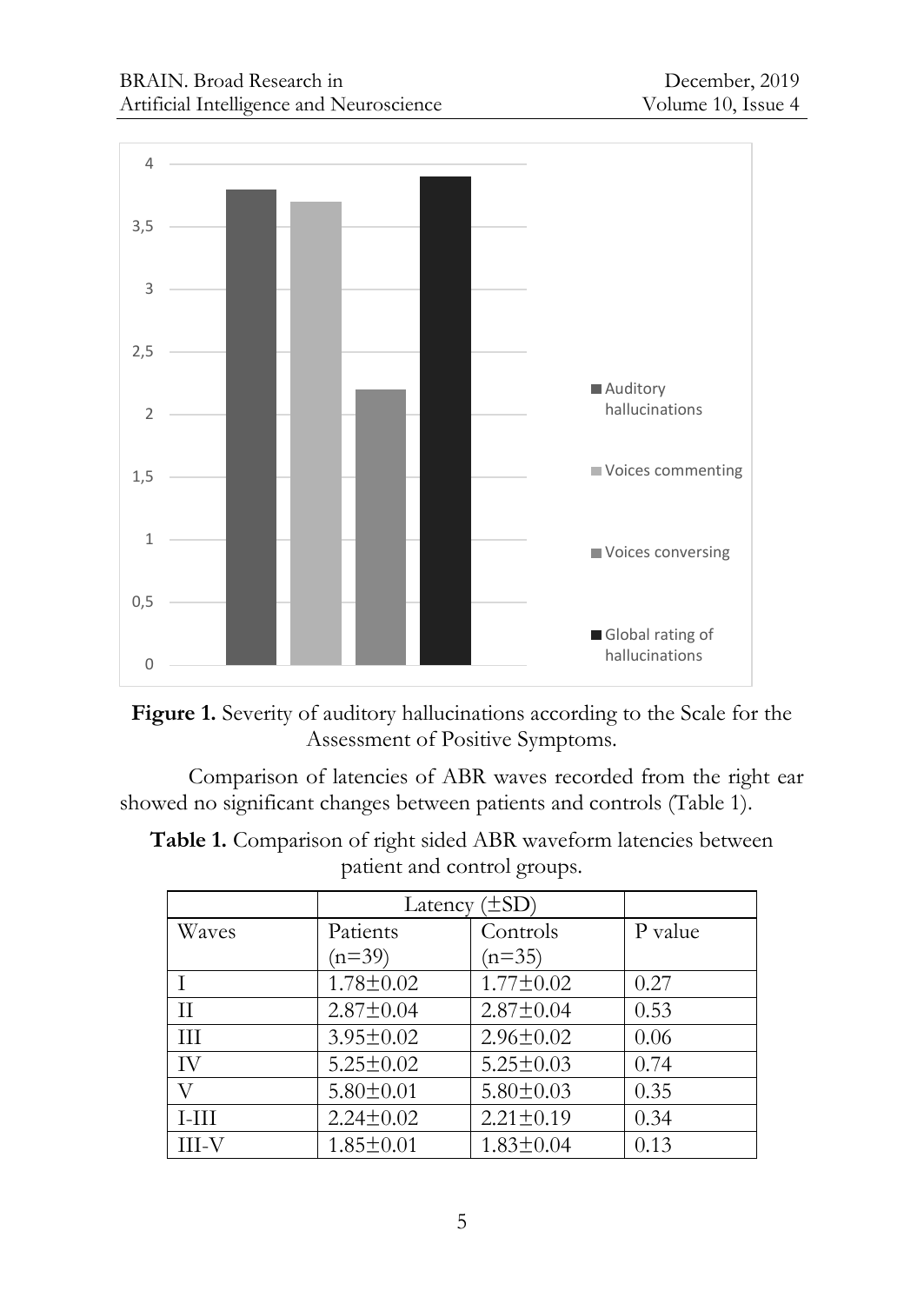|         |                 | Latency $(\pm SD)$ |         |  |
|---------|-----------------|--------------------|---------|--|
| Waves   | Patients        | Controls           | P value |  |
|         | $(n=39)$        | $(n=35)$           |         |  |
|         | $1.78 \pm 0.02$ | $1.77 \pm 0.02$    | 0.52    |  |
| Π       | $2.85 \pm 0.03$ | $2.86 \pm 0.04$    | 0.30    |  |
| Ш       | $3.95 \pm 0.03$ | $2.97 \pm 0.04$    | 0.03    |  |
| IV      | $5.24 \pm 0.03$ | $5.23 \pm 0.05$    | 0.47    |  |
| V       | $5.81 \pm 0.02$ | $5.77 \pm 0.08$    | 0.03    |  |
| $I-III$ | $2.23 \pm 0.02$ | $2.25 \pm 0.04$    | 0.23    |  |
| III-V   | $1.86 \pm 0.01$ | $1.82 \pm 0.03$    | 0.001   |  |

**Table 2.** Comparison of left sided ABR waveform latencies between patient and control groups.

**Table 3.** Comparison of right sided ABR waveform latencies between patients with different disease duration. (DD: disease duration)

|         | Latency $(\pm SD)$ |                 |         |
|---------|--------------------|-----------------|---------|
| Waves   | DD<2<br>yr         | DD>2yr          | P value |
|         | $(n=16)$           | $(n=23)$        |         |
|         | $1.78 \pm 0.02$    | $1.78 \pm 0.02$ | 0.34    |
| П       | $2.87 \pm 0.04$    | $2.87 \pm 0.03$ | 0.47    |
| Ш       | $3.95 \pm 0.02$    | $3.94 \pm 0.04$ | 0.62    |
| IV      | $5.25 \pm 0.02$    | $5.25 \pm 0.03$ | 0.24    |
| V       | $5.80 \pm 0.01$    | $5.81 \pm 0.03$ | 0.32    |
| $I-III$ | $2.24 \pm 0.02$    | $2.23 \pm 0.03$ | 0.51    |
| III-V   | $1.85 \pm 0.02$    | $1.83 \pm 0.04$ | 0.27    |

**Table 4.** Comparison of left sided ABR waveform latencies between patients with different disease duration. (DD: disease duration)

|               | Latency $(\pm SD)$ |                 |         |
|---------------|--------------------|-----------------|---------|
| Waves         | DD<2<br>yr         | DD>2yr          | P value |
|               | $(n=16)$           | $(n=23)$        |         |
|               | $1.78 \pm 0.02$    | $1.78 \pm 0.01$ | 0.54    |
| $\mathcal{I}$ | $2.85 \pm 0.02$    | $2.85 \pm 0.04$ | 0.37    |
| III           | $3.95 \pm 0.03$    | $2.97 \pm 0.04$ | 0.33    |
| IV            | $5.24 \pm 0.03$    | $5.23 \pm 0.05$ | 0.47    |
| V             | $5.81 \pm 0.02$    | $5.77 \pm 0.08$ | 0.64    |
| I-HI          | $2.23 \pm 0.02$    | $2.25 \pm 0.04$ | 0.23    |
| III-V         | $1.86 \pm 0.01$    | $1.82 \pm 0.03$ | 0.45    |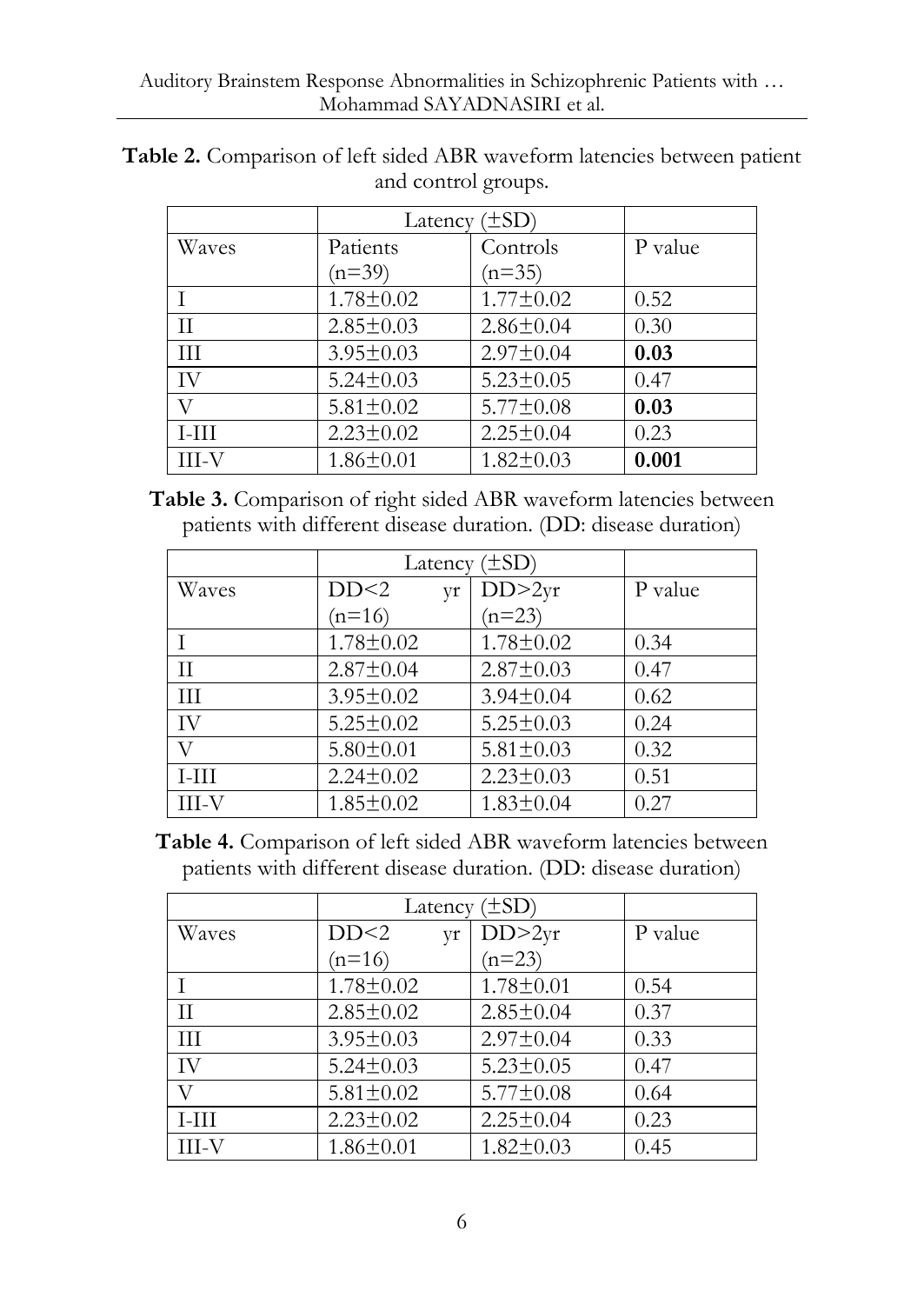Comparison of latency of ABR waves recorded from left ear between patients and controls showed a significant difference in the waves III, V, and III-V, so that the latency was longer in the patient group (Table 2).

To evaluate the effect of the duration of the disease on the ABR findings, patients were divided into two groups of disease duration of less than two years and more than two years, and the latency of their waves was compared, showing no significant difference (Tables 3 and 4).

#### **4. Discussion**

Our study showed that the presence of auditory hallucinations in schizophrenic patients was associated with changes in AEPs; *i.e.*, the prolonged latencies of the waves III, V and III-V IPL on the left side was significantly correlated with auditory hallucinations.

Study of auditory, visual, and somatosensory evoked potentials in schizophrenia has been of interest to researchers since the 1980s, although it has not yet found its place as a biomarker in the diagnosis of these patients. Kubiszewski et al. (1993) reviewed the findings of evoked potentials in schizophrenic patients and presented the most common changes as 1) higher sensory evoked potentials (SEP) amplitude during first 0.1 seconds in chronic schizophrenic patients with severe psychotic signs, 2) reduced amplitude and latency of ABR waves and increased waveform variability of visual evoked potentials (VEP) in schizophrenic patients with active hallucinations, 3) N2 latency prolongation in motor responses to simple and complex stimuli, 4) abnormal P300 and 5) increased waveforms variability in all modalities in chronic schizophrenics (Kubiszewski et al., 1993).

Although attempts to record changes in the evoked potentials in schizophrenic patients have contributed to the understanding of structural abnormalities in the central and peripheral nervous system of these patients, there are still contradictions in these findings. According to researchers, impaired ABR indicates abnormal processing of auditory information and impairment in sensory inhibitory gating in schizophrenic patients, which can lead to auditory hallucinations (Freedman et al., 1996; Siegel et al., 1984).

Siegel et al. (1984) evaluated sensory gating in schizophrenic patients by recording ABR and found that, compared to normal subjects, schizophrenic patients (and some of their first-degree relatives) had deficits in inhibition of second auditory stimuli. The researchers interpreted these findings in favor of gating impairment or the inability to filter auditory stimuli, meaning that the influx of sensory information into the brain of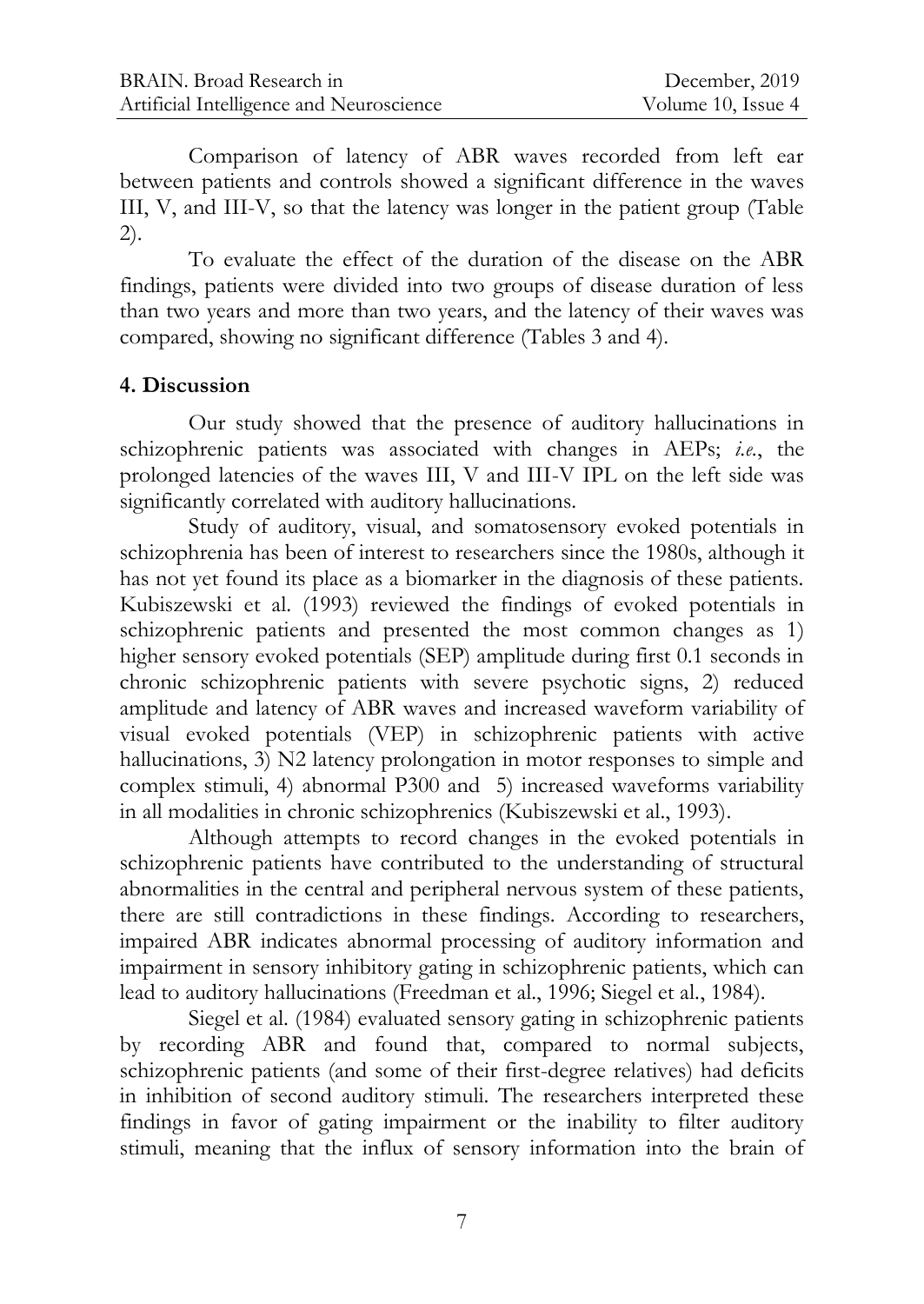these patients (in the absence of appropriate and effective filtering) leads to misinterpretation and the occurrence of psychotic signs (Siegel et al., 1984).

In one of the first studies in this regard, Lindstrom et al. (1987) reviewed changes in ABR waves in patients with auditory hallucinations and recorded abnormal ABR waves in half of the 20 patients. These abnormal changes did not correlate with severity of signs, age, and gender, but the association of abnormal ABR with auditory hallucinations was statistically significant; so that 9 out of 11 patients reporting auditory hallucinations had abnormal ABR. The researchers concluded that the brainstem dysfunction was involved in the psychopathology of schizophrenia, and impaired auditory pathways in the brainstem could lead to hallucinations in these patients (Lindstrom et al., 1987). In our study, as in the above research, abnormal changes were recorded in ABR, which could be in favor of an organic basis for the production of auditory hallucinations in schizophrenic patients. These researchers suggested mechanisms, such as denervation hypersensitivity for auditory hallucinations which can result in spontaneous impulse generation in the presence of neuronal injury (Lindstrom et al., 1987).

Lindstrom et al. (1990) investigated the relationship between impaired ABR and monoamine metabolites (HVA, 5-HIVV) in the cerebrospinal fluid of schizophrenic patients. Patients with abnormal ABR had a lower level of HVA. These findings suggest that brainstem dysfunction is associated with decreased levels of dopaminergic and possibly serotonergic activity in schizophrenia (Lindstrom et al., 1990).

In another study, Igata et al. (1994) recorded ABR in 30 schizophrenic patients. In 27% of patients, at least one of the waves I, II or III was missed on either side. The authors interpreted these changes in favor of impaired auditory transmission in the inferior brainstem. In this study, ABR changes were associated with negative signs of patients (not hallucinations) (Igata et al., 1994). In our study, the pattern of ABR involvement was in favor of auditory pathways impairment in the superior brainstem, and these contradictions indicate that impaired ABR in schizophrenia is not specific and fixed, especially with regard to patient's symptoms.

Various neurophysiologic hypotheses have been proposed for the occurrence of hallucinations in schizophrenia including auditory hallucinations (Chen et al., 2019; Cho and Wu, 2013; Kumar et al., 2009; Tracy and Shergill, 2013; Zhang et al., 2018). In the neurophysiologic dissociation theory, the occurrence of hallucination arises from dissociation of the primary sensory cortex from the cortical association areas (Kumar et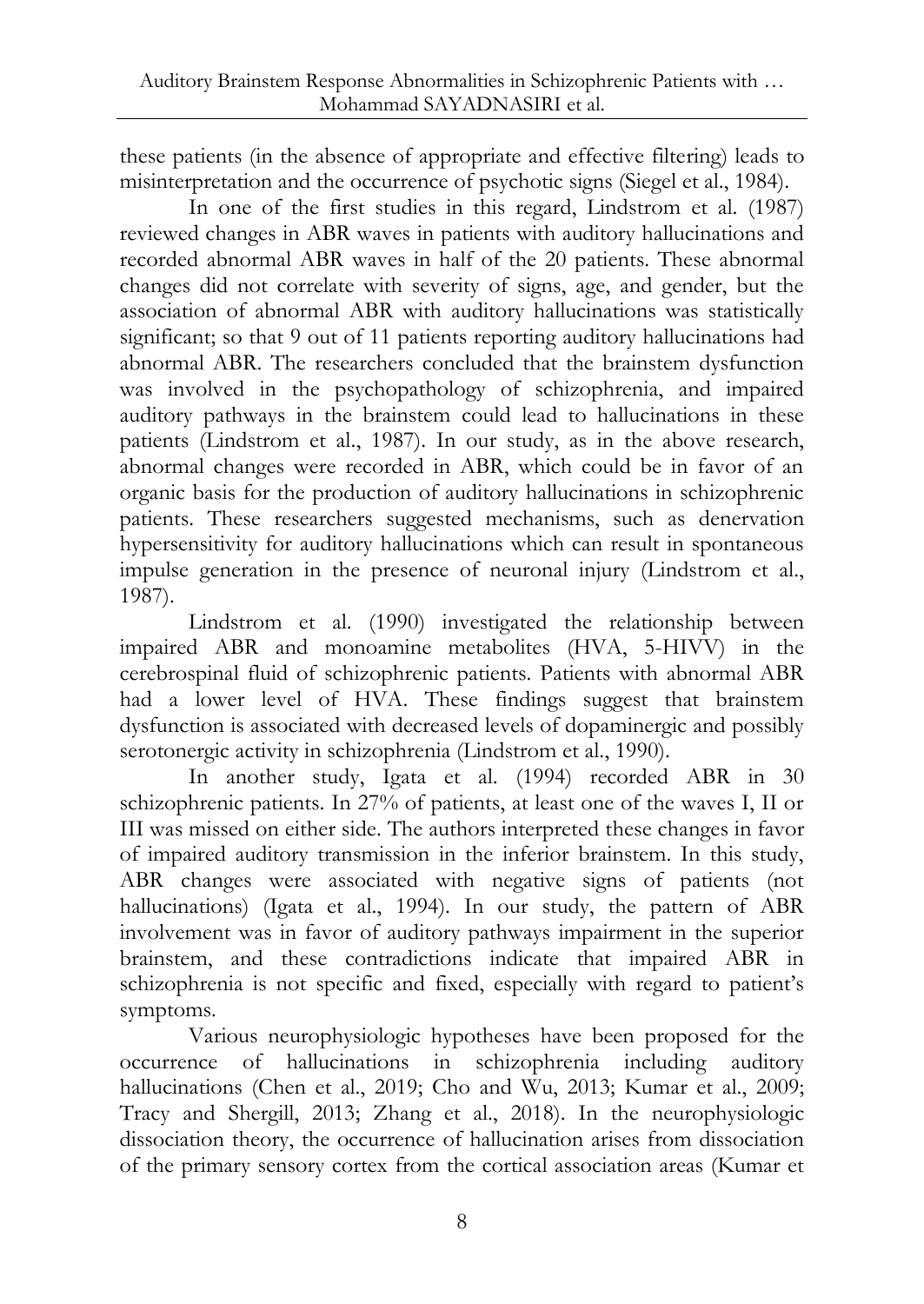al., 2009). In the present study, prolonged latency of the recorded waves can lead to dissociation of the auditory cortex from the pathways ending to it, indicating the reduced regulatory effect of cortical areas on lower pathways, which can lead to hallucinations. Another theory in this approach is the perceptual release, based on which a censorship mechanism in the brain can actively keep away most of the sensory information that continually reaches the brain from the conscious level (Aleman & Laroi, 2008; Kumar et al., 2009). However, the censorship mechanism has the best performance when there is a continuous flow of sensory inputs. Impairment in recorded ABRs in the present study will also lead to disintegration of the auditory information input to the brain; so, this impaired censorship mechanism is another mechanism that is suggested for the auditory hallucinations in the patients of this study. However, it should be emphasized that none of the above mechanisms alone can justify hallucinations in these patients (Aleman & Laroi, 2008). For example, impaired ABR waves can be secondary to a defect in the superior brainstem that can simultaneously cause neurotransmitter disorders which role in the occurrence of auditory hallucinations has been proven (Jardri et al., 2016).

Asymmetry of abnormal ABR changes with a leftward focus was another remarkable point in this study. Although the auditory pathways in the brainstem can establish bilateral hemispheric connections, these findings reconfirm the abnormal asymmetry of brain connectivity in schizophrenic patients (Ribolsi et al., 2014). In recent years, several pieces of evidence have been obtained regarding the decrease in normal asymmetry and the occurrence of both structural and functional abnormal asymmetry in schizophrenic patients (Ribolsi et al., 2014; Sun et al., 2017). For example, patients with significant positive signs have shown leftward asymmetry in the brain functional connectivity confirmed by fMRI (Andreou et al., 2015; Ke et al., 2010; Xie et al., 2018). In contrast, patients with more severe negative signs showed a rise in rightward asymmetry of functional connectivity (Ke et al., 2010). This asymmetry in the central pathways (including the brainstem auditory pathways in our study) can be of a developmental nature and confirm the neurodevelopmental hypothesis in schizophrenic patients. The ineffectiveness of the disease duration on the findings of ABR also suggests that these changes are likely to occur before the onset of clinical disease.

The present study had some limitations. In this study, the traditional method for recording auditory-evoked activity was employed which detects mainly the subcortical (brainstem) auditory pathways. So, this method would not completely elucidate the cortical contribution of auditory processing and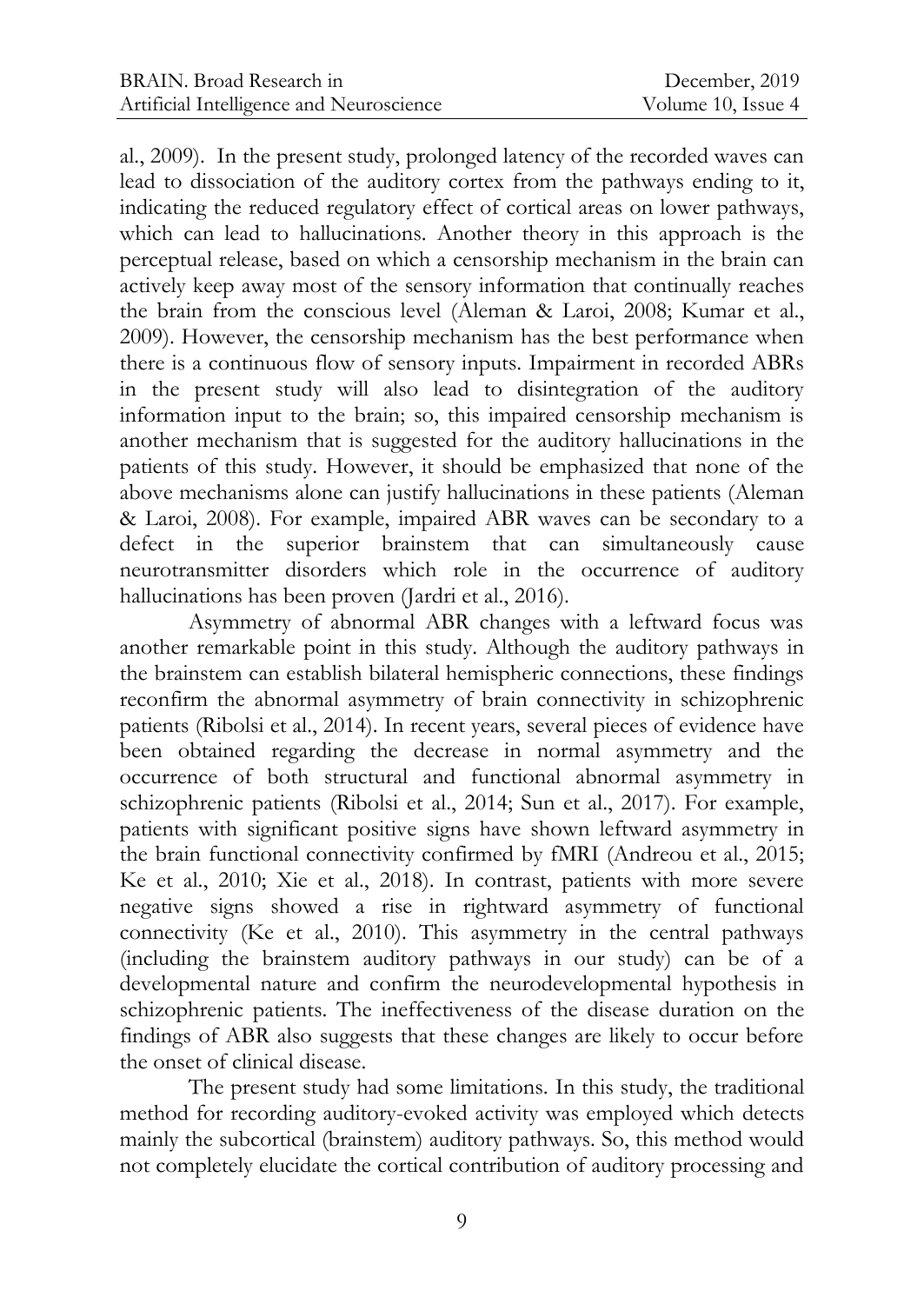for this reason, limits our study. New methods for concurrent brainstem and cortical AEP measurements may be more useful to analyze disturbed neural pathways of hallucinating patients (Slugocki et al., 2017). In addition, our findings were based on monaural stimulation but some studies emphasizes on the binaural testing in evaluation of central auditory pathways which represents signal detection in a noisy environment. Assessment of binaural interaction may reveal additional abnormalities in patients with auditory hallucinations. For this assessment, some studies used artificial intelligence such as a hybrid machine learning approach for the objective detection of the central auditory pathway disorders and showed promising results (Strauss et al., 2004).

For further research, evaluation of AEPs of healthy first degree relatives of the patients, applying new methods of AEP recording and simultaneous study of AEP-functional brain imaging would be practically useful for elucidating the neural dynamics involved in auditory hallucinations. Also, repeating ABR after attenuation of hallucinations can help evaluate the relationship between ABR impairment and auditory hallucinations more accurately.

## **5. Conclusion**

The present study showed a relationship between the impaired ABR in schizophrenic patients and their auditory hallucinations. This relationship, which was mainly observed in the left side waves III, V and III-V IPL, indicates that this dysfunction was in the superior half of the brainstem (pons and above). So, disturbance in the auditory input processing in cortical areas contribute to the occurrence of hallucinations. These findings demonstrate the organic basis of auditory hallucinations in this disease and may confirm the neurodevelopmental theory of schizophrenia.

## **Author's contribution:**

**OR**: design of the study, interpretation of data and revision of the article critically

**MS**: the conception and design of the study, interpretation of data, drafting and final approval of the article

**RK**: acquisition and analysis of data

**Conflict of interest**: none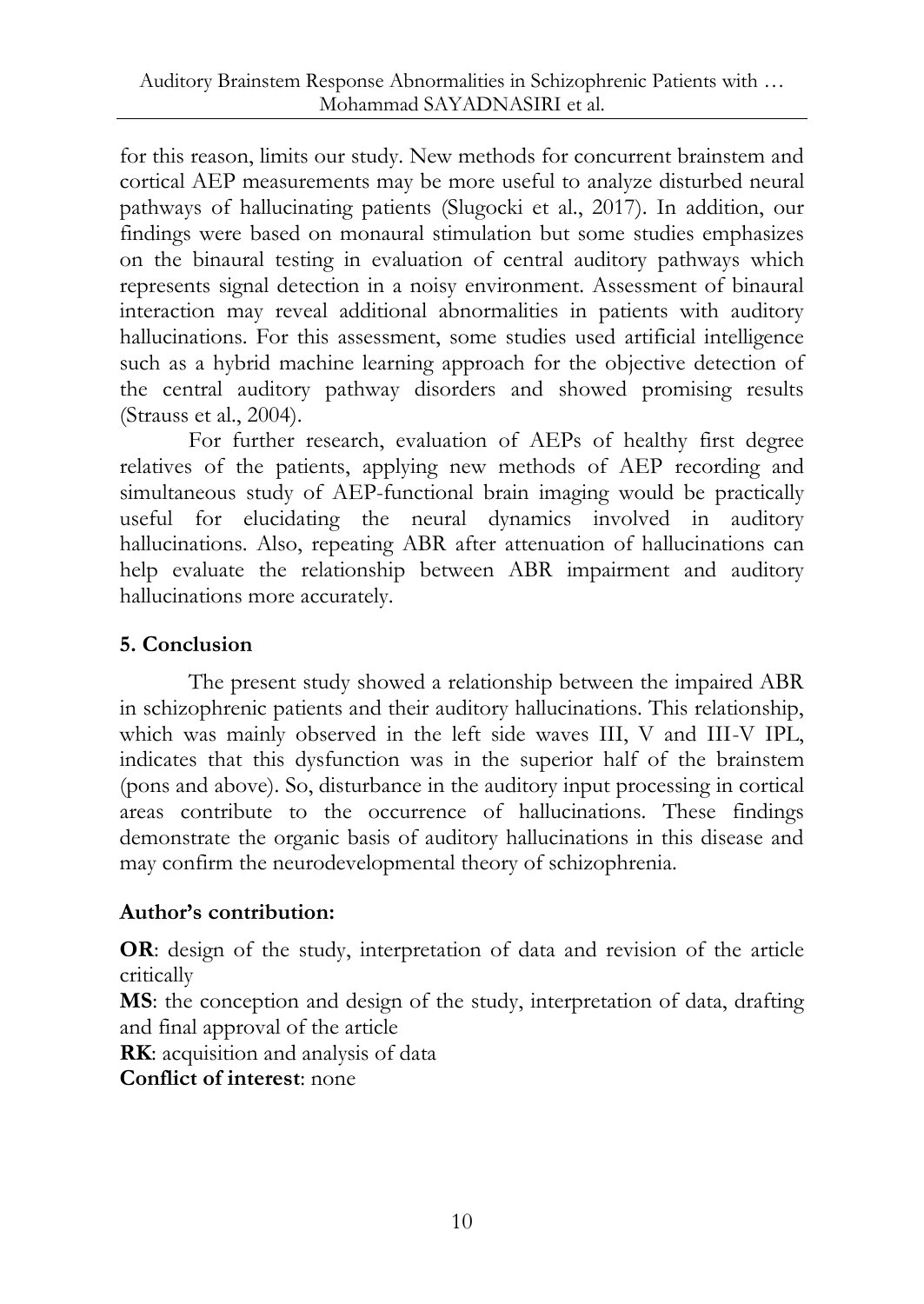#### **References**

- Aleman, A., & Laroi, F. (2008). *The science of idiosyncratic perception*. Washington DC: American Psychological Association.
- Andreasen, N.C. (1984). *Scale for the assessment of positive symptoms (SAPS)*. Iowa City: University of Iowa.
- Andreou, C., Nolte, G., Leicht, G., Polomac, N., Hanganu-Opatz, I.L., Lambert, M., Engel, A.K., & Mulert, C. (2015). Increased resting-state Gamma-Band connectivity in first-episode schizophrenia. *Schizophrenia Bulletin, 41*(4), 930- 9. doi:10.1093/schbul/sbu121
- Chen, X., Ji, G.J., Zhu, C., Bai, X., Wang, L., He, K., Gao, Y., Tao, L., Yu, F., Tian, Y., & Wang, K. (2019). Neural correlates of auditory verbal hallucinations in schizophrenia and the therapeutic response to Theta-Burst transcranial magnetic stimulation. *Schizophrenia Bulletin, 45*(2), 474-483. doi:10.1093/schbul/sby054.
- Cho, R., & Wu, W. (2013). Mechanisms of auditory verbal hallucination in schizophrenia. *Frontiers in Psychiatry, 4*, 155. doi:10.3389/fpsyt.2013.00155
- Freedman, R., Adler, L.E., Myles-Worsley, M., Nagamoto, H.T., Miller, C., Kisley, M., McRae, K., Cawthra, E., & Waldo, M. (1996). Inhibitory gating of an evoked response to repeated auditory stimuli in schizophrenic and normal subjects. Human recordings, computer simulation, and an animal model. *Archives of General Psychiatry, 53*(12), 1114-21. doi:10.1001/archpsyc.1996.01830120052009
- Harell, M., Englender, M., Demer, M., Kimhi, R., & Zohar, M. (1986). Auditory brain stem responses in schizophrenic patients. *Laryngoscope, 96*(8), 908-10. doi:10.1002/lary.1986.96.8.908
- Hayashida, Y., Mitani, Y., Hosomi, H., Amemiya, M., Mifune, K., & Tomita, S. (1986). Auditory brain stem responses in relation to the clinical symptoms of schizophrenia. *Biological Psychiatry, 21*(2), 177-88. doi:10.1016/0006- 3223(86)90145-9
- Hirnstein, M., & Hugdahl, K. (2014). Excess of non-right-handedness in schizophrenia: Meta-analysis of gender effects and potential biases in handedness assessment. *British Journal of Psychiatry, 205*(4), 260-7. doi:10.1192/bjp.bp.113.137349
- Hugdahl, K., Løberg, E.M., Jørgensen, H.A., Lundervold, A., Lund, A., Green, M.F., & Rund, B. (2008). Left hemisphere lateralisation of auditory hallucinations in schizophrenia: A dichotic listening study. *Cognitive Neuropsychiatry, 13*(2), 166-79. doi:10.1080/13546800801906808
- Igata, M., Ohta, M., Hayashida, Y., & Abe, K. (1994). Missing peaks in auditory brainstem responses and negative symptoms in schizophrenia. *The Japanese*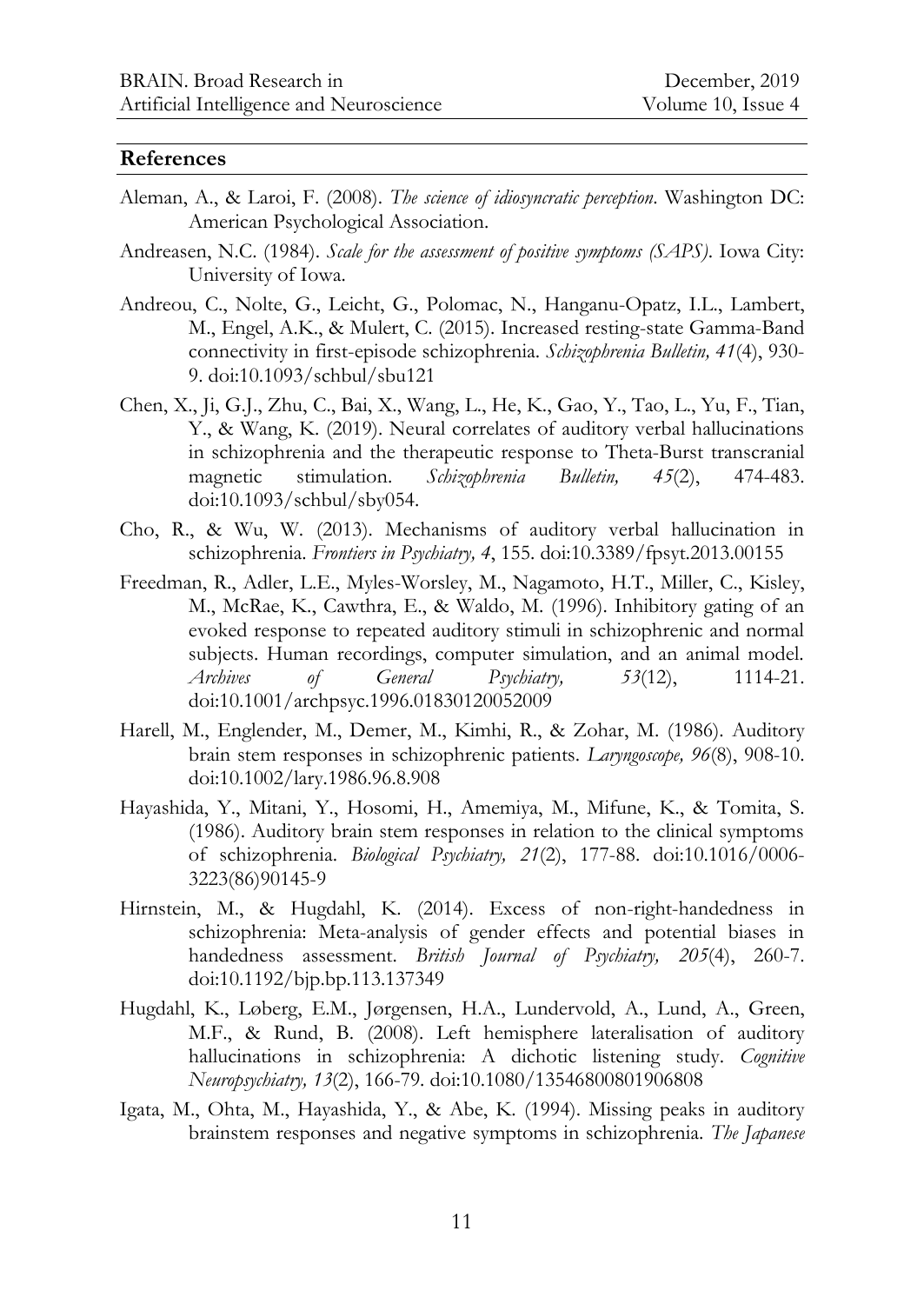*Journal of Psychiatry and Neurology, 48*(3), 571-8. doi:10.1111/j.1440- 1819.1994.tb03016.x

- Jardri, R., Hugdahl, K., Hughes, M., Brunelin, J., Waters, F., Alderson-Day, B., Smailes, D., Sterzer, P., Corlett, P.R., Leptourgos, P., Debbané, M., Cachia, A., & Denève, S. (2016). Are hallucinations due to an imbalance between excitatory and inhibitory influences on the brain? *Schizophrenia Bulletin, 42*(5), 1124-34. doi:10.1093/schbul/sbw075
- Kang, D.H., Kwon, K.W., Gu, B.M., Choi, J.S., Jang, J.H., & Kwon, J.S. (2008). Structural abnormalities of the right inferior colliculus in schizophrenia. *Psychiatry Research, 164*(2), 160-5. doi:10.1016/j.pscychresns.2007.12.023
- Kasai, K., Shenton, M.E., Salisbury, D.F., Hirayasu, Y., Onitsuka, T., Spencer, M.H., Yurgelun-Todd, D.A., Kikinis, R., Jolesz, F.A., & McCarley, R.W. (2003). Progressive decrease of left Heschl gyrus and planum temporale gray matter volume in first-episode schizophrenia: A longitudinal magnetic resonance imaging study. *Archives of General Psychiatry, 60*(8), 766-75. doi:10.1001/archpsyc.60.8.766
- Ke, M., Zou, R., Shen, H., Huang, X., Zhou, Z., Liu, Z., Xue, Z., & Hu, D. (2010). Bilateral functional asymmetry disparity in positive and negative schizophrenia revealed by resting-state fMRI. *Psychiatry Research, 182*(1), 30- 9. doi:10.1016/j.pscychresns.2009.11.004
- Kubiszewski, M., Hein-Antonik, K., Maciejowski, A., Kiejna, A., & Sobieszczańska-Lampika, M. (1993). Brain evoked potential in schizophrenic patients. *Psychiatria Polska, 27*(4), 407-22.
- Kumar, S., Soren, S., & Chaudhury, S. (2009). Hallucinations: Etiology and clinical implications. *Industrial Psychiatry Journal, 18*(2), 119-26. doi:10.4103/0972- 6748.62273
- Lindstrom, L., Klockhoff, I., Svedberg, A., & Bergstrom, K. (1987). Abnormal auditory brain-stem responses in hallucinating schizophrenic patients. *British Journal of Psychiatry, 151*, 9-14. doi:10.1192/bjp.151.1.9
- Lindström, L.H., Wieselgren, I.M., Klockhoff, I., & Svedberg, A. (1990). Relationship between abnormal brainstem auditory-evoked potentials and subnormal CSF levels of HVA and 5-HIAA in first-episode schizophrenic patients. *Biological Psychiatry, 28*(5), 435-42.
- Ocklenburg, S., Westerhausen, R., Hirnstein, M., & Hugdahl, K. (2013). Auditory hallucinations and reduced language lateralization in schizophrenia: A meta-analysis of dichotic listening studies. *Journal of the International Neuropsychological Society, 19*(4), 410-418. doi:10.1017/S1355617712001476
- Patel, K.R., Cherian, J., Gohil, K., & Atkinson, D. (2014). Schizophrenia: overview and treatment options. *Pharmacy and Therapeutics, 39*(9), 638-45.